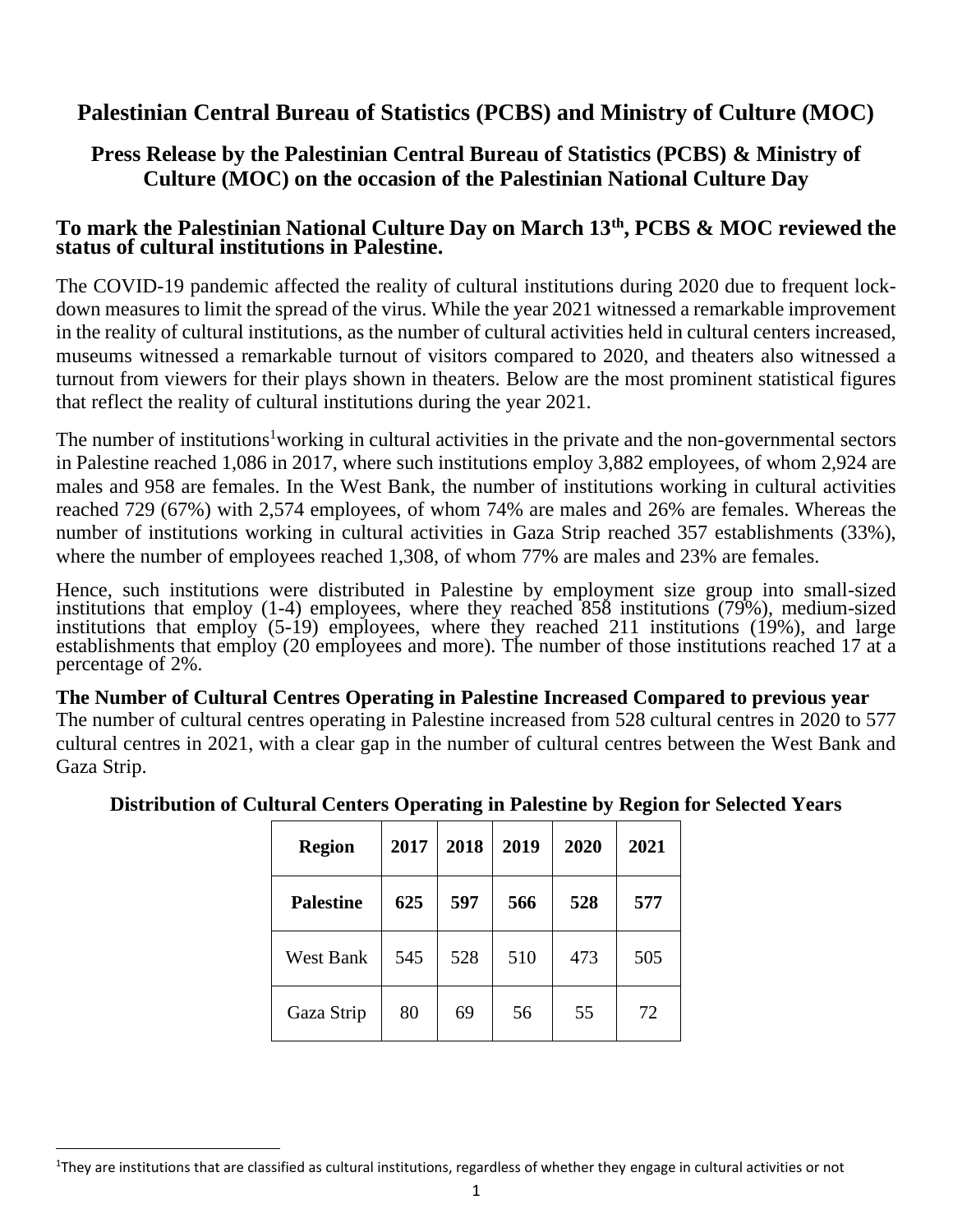The number of cultural activities increased in 2021 by 54% compared to previous year, where it reached about 7 thousand cultural activities in 2021 compared to the number of cultural activities held in cultural centres in 2020 which was about 5 thousand cultural activities.

Despite the marked increase in the number of cultural activities, training courses continued to rank first among cultural activities held in cultural centres.

| <b>Type of</b>  | 2017 | 2018 | 2019  | 2020  | 2021  |
|-----------------|------|------|-------|-------|-------|
| Training        | 72.1 | 65.0 | 66.5  | 62.8  | 62.7  |
| Performances    | 12.9 | 16.5 | 14.8  | 11.1  | 7.9   |
| Lectures        | 5.7  | 9.2  | 10.4  | 14.5  | 17.5  |
| <b>Seminars</b> | 6.7  | 7.3  | 5.9   | 10.2  | 10.2  |
| Exhibitions     | 2.6  | 2.0  | 2.4   | 1.4   | 1.7   |
| Total $(\% )$   | 100  | 100  | 100   | 100   | 100   |
| <b>Total</b>    | 9,34 | 9,53 | 9,187 | 4,738 | 7,291 |

## **Percentage Distribution of Activities Held in Cultural Centres Operating in Palestine by Type of Activity for Selected Years**

#### **(Number) 5 4 More than half of participants participated face-to-face**

In 2021, about 437 thousand persons participated in the cultural activities of the operating cultural centres which responded (about 229 thousand participants participated in cultural activities held face-to-face); about 270 thousand participants in the West Bank and 167 thousand participants in Gaza Strip. In 2020, about 878 thousand persons participated in cultural activities, of whom about 672 thousand participants participated in cultural activities held face-to-face.

### **Distribution of Participants in Cultural Activities Held by Method ofHolding the Activity, 2021**



#### **A noticeable increase in the number of museums visitors during 2021 , but it is still less than the number of visitors before the Corona pandemic**

There were 31 museums operating in Palestine in 2021: 26 museums in the West Bank (two of them did not respond) and 5 museums in Gaza Strip.

The number of visitors to museums that provided data reached about 114 thousand visitors in 2021: 86% were Palestinians and 14% of them are from other nationalities. In 2020, 2019 the number of visitors to museums was about 26 thousand and 388 thousand respectively. The results showed that the largest number of visitors was in December with about 18 thousand visitors, while the lowest number was in January with only 2 thousand visitors.